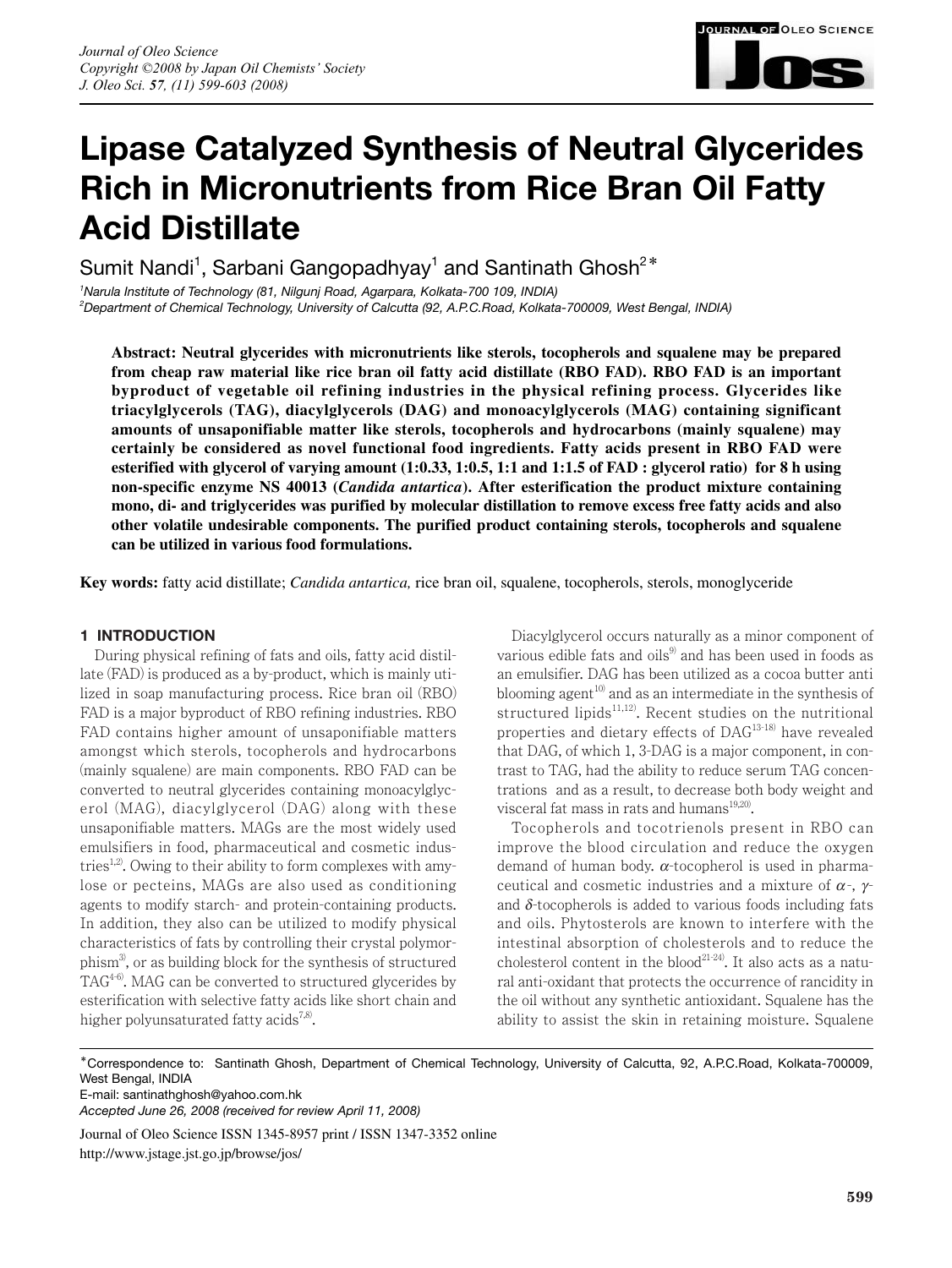helps to keep our skin soft and healthy and its antioxidant capabilities help to protect from the harsh effects of the environment. Squalene is being investigated as an adjunctive therapy in some cancers<sup>25)</sup>, effective in inhibiting lung tumors and also demonstrated chemo protective effects against colon cancer in animal models $^{26}$ .

In the present study, RBO FAD containing about 15% unsaponifiable matters, rich in sterols, tocopherols and squalene, is being utilized to produce different glycerides using lipase catalyzed reaction in a solvent free system.

# **2 MATERIALS AND METHODS**

#### 2.1 Materials

Rice bran oil FAD was obtained from Sethia Oil Mill, Burdwan, West Bengal, India. Glycerol (A.R.) was purchased from E. Merck (India) Pvt. Limited. The lipase NS 40013 (*Candida antartica*, a non-specific, immobilized lipase) was a kind gift of Novozymes, South Asia Pvt. Ltd., Bangalore, India.

## 2.2 Bleaching of fatty acid distillate

About 500 g rice bran FAD was taken in a 1 L round bottomed flask and heated under vacuum (2-4 mm Hg pressure) in a boiling water bath with shaking for 15 min. Then 4% Tonsil earth (Sud Chemical Company, Germany) and 0.5% activated charcoal (E. Merck, India, Ltd.) was added and shaken vigorously for 20 min under vacuum. After that it was cooled to 50°C and filtered under vacuum. The bleached FAD was then stored in a refrigerator at  $-20^{\circ}$ C for further study.

## 2.3 Enzymatic esterification reaction

The fatty acid distillate and glycerol in different proportions were taken in a round bottomed flask and stirred by a magnetic stirrer at  $65 \pm 2^{\circ}$ C under reduced pressure of 4 mm Hg for 8 h using 5% (by weight of substrates) NS 40013 lipase. The esterification reaction was monitored by estimating the free fatty acid content in the reaction mixture periodically withdrawn. After 8 h of reaction time, the product mixture was filtered to remove the enzyme and isolated for purification.

#### 2.4 Purification of the product

The enzyme free mixture was purified in a molecular distillation unit (SIBATA Scientific Co. Ltd., Japan, Model MS–300) at 140-145°C temperature and 15-pascal pressure to remove residual free fatty acids along with some volatile impurities. It was a falling film type apparatus and was provided with a rotating wiper that continuously rubbed the falling film on the evaporating surface. The neutral glycerides (mono-, di- and triacylglycerol) were determined by standard column chromatographic IUPAC method $27$ .

#### 2.5 Gas chromatographic analysis

Fatty acid composition was determined by a gas-liquid chromatographic (GLC) method after converting into methyl esters. The HP-5890A GLC was connected with a HP-3390A data integrator. The GLC was fitted with a glass column (1.83 m  $\times$  3.175 mm i.d) packed with 10% DEGS supported on Chromosorb-WHP (100/200 mesh), of HP make. The oven temperature was programmed from 100 to 190°C at 5°per min. The injector and detector block temperatures were maintained at 230 and 240°C, respectively. IOLAR-2 nitrogen was used as the carrier gas (flow rate 30 mL/min). The fatty acid ester peaks were identified and calibrated with standard methyl esters. Data were represented an averages of three determinations.

## 2.6 Determination of total tocopherol by colorimetric method (Emerie-Engel method)

Total tocopherol content in FAD and final products was measured according to the standard IUPAC method of Emerie-Engel $^{27}$ .

## 2.7 Determination of sterols and squalene by HPLC method

Sterols and squalene were determined by HPLC methods. The HPLC instrument (Waters, USA) was provided with Binary HPLC Pump 1525 and Waters Dual Absorbance UV Detector 2487 and Refractive Index Detector 2414. The HPLC column  $(4.6 \times 155 \text{ mm})$  was Novapak bonded C18 having micro particulate silica of particle size of about  $5 \mu m$ . The isocratic flow rate was 0.5 mL/min. The whole system was supported by Breeze 2000 software.

For detection of sterols and squalene the mobile phase consisted of HPLC grade hexane, acetonitrile and isopropyl alcohol in the ratio of  $75:15:10 \frac{\nu}{\nu}$ . The UV detector was used at 210 nm for squalene and 230 nm for sterols. The unsaponifiable matters of FAD were determined by using standard IUPAC method<sup>27)</sup>. Then approximately 1.0 mg unsaponifiable matter was dissolved in HPLC grade hexane and was filtered through a Millipore filter. 10  $\mu$ L of the solution was injected and the materials were detected according to their retention time and quantified with reference to the standard samples.

## **3 RESULTS AND DISCUSSION**

Table 1 shows the total fatty acid composition, unsaponifiable matter and neutral glycerides present in RBO FAD. RBO FAD contains 77% free fatty acids and 7.9% neutral glycerides of which 1.2% MAG, 2.1% DAG and 2.6% TAG. The fatty acid composition is similar with that of standard ricebran oil, which is obvious. On the contrary, FAD contains high amount of unsaponifiable matter (15%) of which squalene, tocopherols and sterols are present at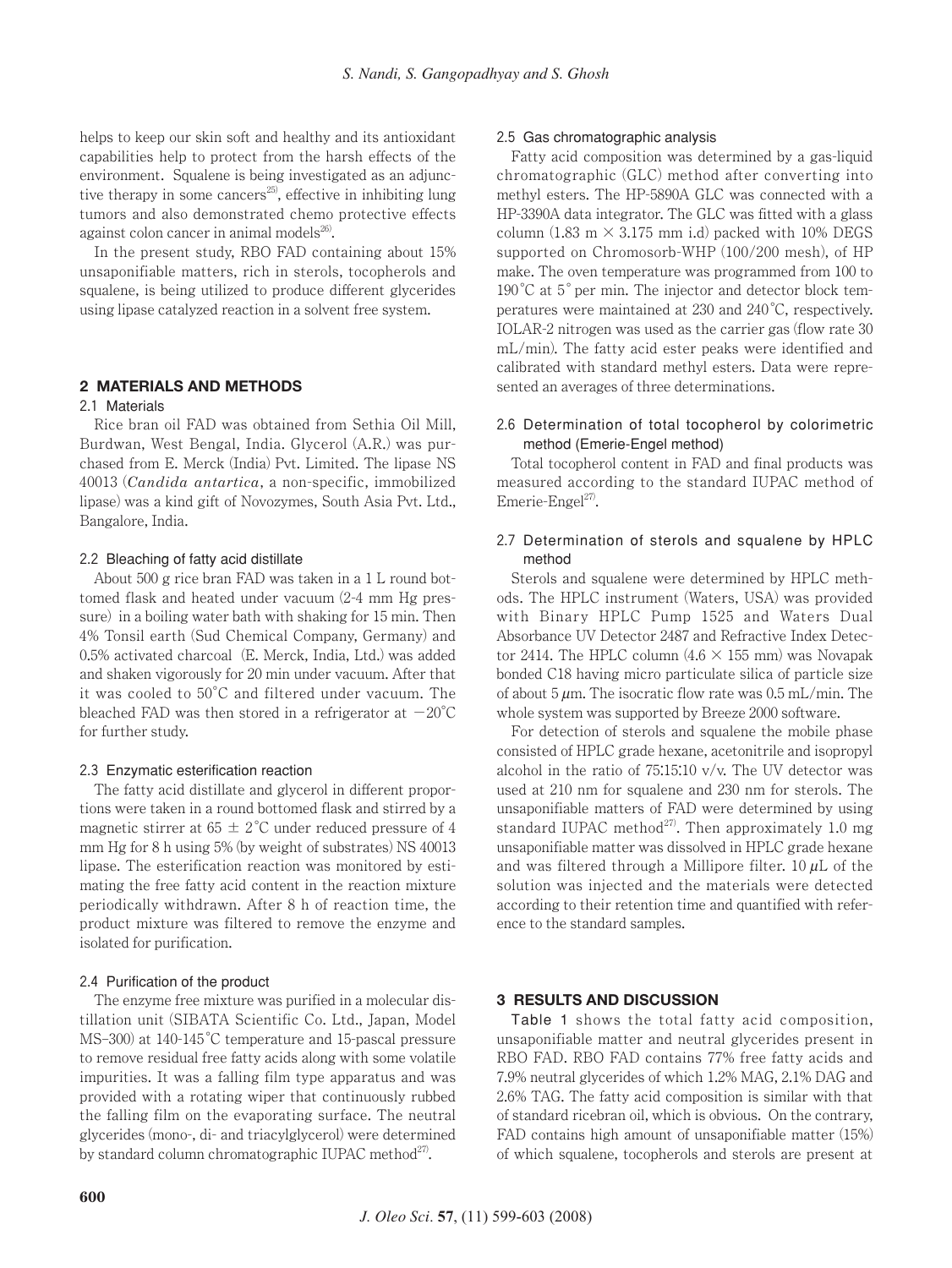| Properties             | <b>RBO FAD</b><br>$(\%,{\rm w/w})$ |
|------------------------|------------------------------------|
| Free fatty acid        | 77.1                               |
| Neutral glycerides     |                                    |
| Monoacylglycerol (MAG) | 1.2                                |
| Diacylglycerol (DAG)   | 2.1                                |
| Triacylglycerol (TAG)  | 4.6                                |
| Fatty acid composition |                                    |
| C <sub>16:0</sub>      | 28.4                               |
| C18:0                  | 1.2                                |
| C <sub>18:1</sub>      | 37.2                               |
| C18:2                  | 33.2                               |
| Unsaponifiable matter  | 15.0                               |
| Hydrocarbons           | 53.1                               |
| Tocopherols            | 32.1                               |
| Sterols                | 14.8                               |

|  | Table 1 Analytical Characteristics and Fatty Acid   |  |  |
|--|-----------------------------------------------------|--|--|
|  | Composition of Rice Bran Oil Fatty Acid Distillate. |  |  |

41.5, 32.1 and 14.8% respectively. RBO FAD was bleached thoroughly to remove the peroxides (at 1-2 Meq/kg level) before processing by enzymatic method.

For the production of neutral glycerides rich in micronutrients, the RBO FAD is esterified with glycerol in different proportions using non-specific NS-40013 lipase. FAD and glycerol concentration were maintained at 1:0.33, 1:0.5, 1:1 and 1:1.5 to study the esterification reaction for product-I (P-I), product-II (P-II), product-III (P-III) and product-IV (P-IV) respectively. Figure 1 demonstrates the time course of esterification reaction for 8 h. With the increase of glycerol concentration, the residual FFA in the reaction mixture was drastically reduced. After 8 h reaction time the product mixture contains 13.2, 12.5, 8.5 and 2.1% FFA in products I-IV respectively. The compositions of the esterified products are shown in Table 2. P-I, P-II, P-III and P-IV contained 42.5, 14.1, 7.2 and 4.4% TAG; 31.9, 53.8, 31.2 and 20.7% DAG and 10.2, 18.4, 48.7 and 62.8% MAG respectively. Also P-I, P-II, P-III and P-IV contained 15.4, 13.7, 12.9 and 12.1% unsaponifiable matters respectively.





iii) Product III : Fatty acid: Glycerol: : 1:1

iv) Product IV : Fatty acid: Glycerol: : 1:1.5

From Table 2, it can be concluded that among the four neutral glycerides, P-I can be considered as TAG rich (TAG -42.5%), P-II can be considered as DAG rich (DAG-53.8%) and P-IV can be considered as MAG rich (MAG-62.8%) glycerides. Simply varying the glycerol concentration in the reaction mixture the product composition can be changed and products of desired composition can be designed. The Kao Co., Tokyo, Japan has already marketing the healthy Econa brand oil containing 80% DG. So, the product no. II containing 53.8 % DG along with other micronutrients can be of commercial value.

Table 3 shows the composition of unsaponifiable matters of neutral glycerides. Product I, II, III and IV contained 30.5, 29.3, 29.1 and 28.7% tocopherols; 13.8, 12.8, 12.6 and 12.5% sterols and 52.9, 55, 55.5 and 55.8% squalene respectively. These specific glyceride rich products along with

| PRODUCT NO | TAG             | DAG.            | MAG             | UNSAP MATTER    |
|------------|-----------------|-----------------|-----------------|-----------------|
|            | $42.5 \pm 0.75$ | $31.9 \pm 0.46$ | $10.2 \pm 0.28$ | $15.4 \pm 0.48$ |
| н          | $14.1 + 0.33$   | $53.8 + 0.63$   | $18.4 + 0.54$   | $13.7 \pm 0.64$ |
| Ш          | $7.2 \pm 0.08$  | $31.2 + 0.30$   | $48.7 \pm 0.72$ | $12.9 \pm 0.48$ |
| IV         | $4.4 \pm 0.04$  | $20.7 + 0.21$   | $62.8 + 1.52$   | $12.1 \pm 0.89$ |

Table 2 Composition of the Neutral Glycerides.

TAG; Triacylglycerol, DAG-Diacylglycerol, MAG-onoacylglycerol

Values are represented as mean  $\pm$  S.D. n=3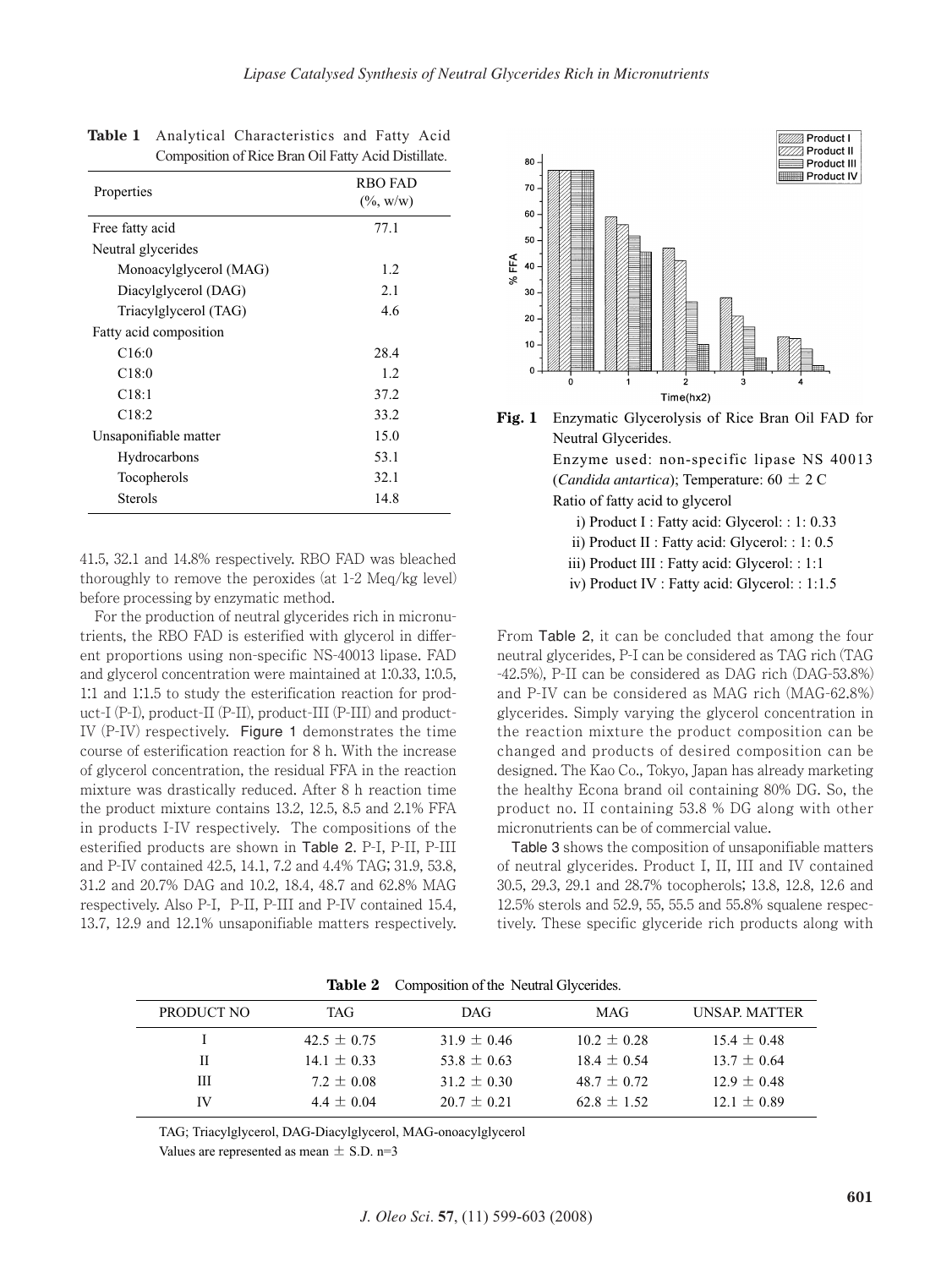| <b>Products</b> | Tocopherols<br>(Total)<br>$(\frac{9}{6}W/W)$ | <b>Sterols</b><br>$(\frac{6}{W})$<br>(Total) | Squalene<br>$(\frac{9}{6}W/W)$ | Others<br>$(\frac{9}{6}W/W)$ |
|-----------------|----------------------------------------------|----------------------------------------------|--------------------------------|------------------------------|
|                 | $30.5 \pm 1.36$                              | $13.8 \pm 0.09$                              | 52.9 $\pm$ 0.69                | $2.8 \pm 0.12$               |
| Н               | $29.3 \pm 1.6$                               | $12.8 \pm 0.25$                              | $55.0 \pm 0.61$                | $2.9 \pm 0.14$               |
| Ш               | $29.1 \pm 0.65$                              | $12.6 \pm 0.24$                              | $55.5 \pm 0.59$                | $2.8 \pm 0.13$               |
| IV              | $28.7 \pm 0.43$                              | $12.5 \pm 0.26$                              | 55.8 $\pm$ 0.63                | $3.0 \pm 0.13$               |

**Table 3** Composition of the Unsaponifiable Matters of the Neutral Glycerides.

Values are represented as mean  $\pm$  S.D. n=3

|          | <b>Rapic +</b> Quality Farallicity of the Final Frounds of Foundation (Sections). |                    |                                      |                                    |  |
|----------|-----------------------------------------------------------------------------------|--------------------|--------------------------------------|------------------------------------|--|
| Products | Acid<br>Value                                                                     | Anisidine<br>Value | Peroxide<br>Value<br>$\text{meq/kg}$ | Colour<br>(Lovibond<br>$1$ " cell) |  |
|          | $\leq 0.1$                                                                        | $0.4 \pm 0.01$     | $\leq 1$                             | $1.2Y + 1.2R$                      |  |
| Н        | $\leq 0.1$                                                                        | $1.1 \pm 0.04$     | $\leq 1$                             | $1.9Y + 0.9R$                      |  |
| Ш        | $\leq 0.1$                                                                        | $1.1 \pm 0.12$     | $\leq 1$                             | $1.8Y + 0.7R$                      |  |
| IV       | $\leq 0.1$                                                                        | $1.2 \pm 0.13$     |                                      | $1.3Y + 0.9R$                      |  |

**Table 4** Quality Parameters of the Final Products of Neutral Glycerides.

Values are represented as mean  $\pm$  S.D. n=3

micronutrients are useful for functional food applications.

Table 4 shows the quality of micronutrient rich neutral glycerides on the basis of acid value, peroxide value, anisidine value and colour. By efficient molecular distillation at high vacuum it has been possible to reduce the FFA content and other volatile odoriferous compounds to a minimum level. The final products have acid value  $\leq 0.1$ , peroxide value  $\leq 1$ , anisidine value 0.4-1.2 with acceptable range of colour. So the purified products can be utilized for commercial exploitation. However, further studies are required on the stability of the final products.

## **4 CONCLUSION**

Neutral glycerides containing significant amount of sterols, tocopherols and squalene can be produced from RBO FAD by lipase catalyzed esterification reaction. Thus, microbial lipase technology may be suitable in producing better quality of the concerned products from the relatively inferior grade raw materials.

## **ACKNOWLEDGEMENT**

The research was financially supported by a research grant from the Department of Biotechnology, Govt. of India.

#### References

- 1. Yang, Y.C.; Vali, S.R.; Ju, Y.H. A process for synthesizing high purity monoglyceride. *J. Chin. Inst. Chem. Engrs*. 34, 617-623 (2003).
- 2. Langone, M.A.P.; De Abreu, M.E.; Rezende, M.J.C.; Sant'Anna Jr., G.L. Enzymatic synthesis of medium chain monoglycerides in a solvent  $-$  free system. *Appl. Biochem. Boitechnol*. 98, 987-996 (2002).
- 3. Boyle, E. Monoglycerides in food system: Current and future uses. *Food Technol*. 51, 52-59 (1997).
- 4. Mcneill, G.P.; Sonnet, P. E. Low-calorie triglyceride synthesis by lipase catalyzed esterification of monoglycerides. *J. Am. Oil Chem. Soc.* 72,1301-1307(1995).
- 5. Lok, C.M.; Ward, J.P.; Van dorg, D.A. The analysis of chiral glycerides starting from D- and L- serine. *Chem. Phys. Lipids* 16, 115 (1976).
- 6. Cockman, S.J.; Joll, C.A.; Mortimer, B.C.; Redgrave, T.G.; Stick, R.V. The synthesis of some esters of glycerol with special attention to the problem of acyl migration. *Austral. J. Chem.* 43, 2093-2097 (1990).
- 7. Xu, X.; Fomuso, L.B.; Akoh, C.C. Modification of menhaden oil by enzymatic acidolysis to produce structured lipids: Optimization by response surface design in a packed bed reactor. *J. Am. Oil Chem. Soc.* 77, 171-176 (2000).
- 8. Reena, R.; Udayasankar, K.; Sambaiah, K.; Lokesh, B.R. Enzymatic interesterification for the synthesis of structured lipids from coconut oil triglycerides: A DSC Study. *Eur. Food Res. Technol.* 212, 334-343 (2001).